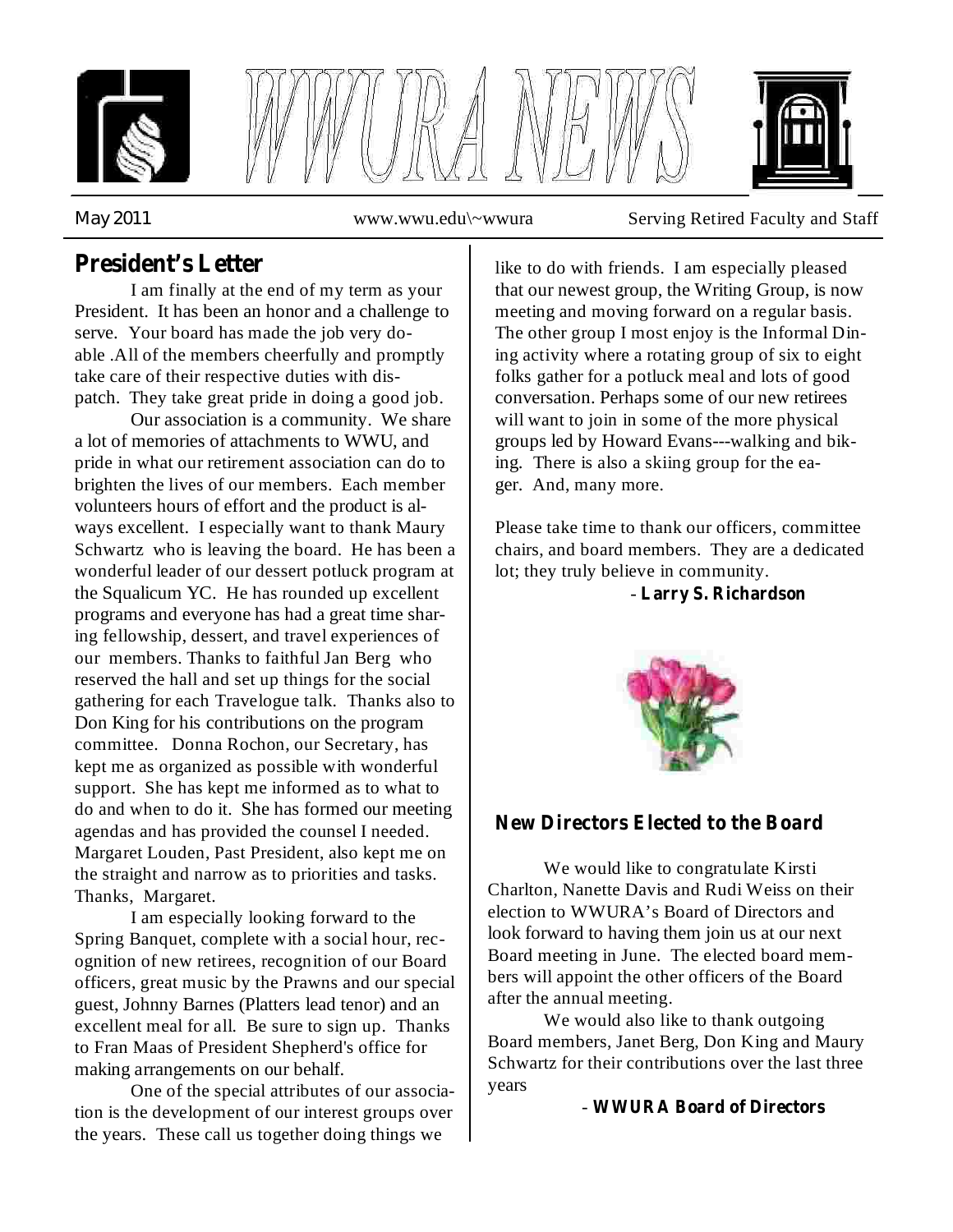# *HEALTH NOTES by Evelyn Ames Health Effects of Radiation*

.

*R* adiation has existed everywhere in the environment since the Earth's formation--in rocks, soil, water, and plants. The mining and processing of naturally occurring radioactive materials for use in medicine, power generation, consumer products, and industry inevitably generate emissions and waste. Recognizing the potential hazards of these activities, Congress designated EPA as the primary federal agency charged with protecting people and the environment from harmful and avoidable exposure to radiation" (http:// www.epa.gov/radiation/basic/index.html). The National Cancer Institute has just released a fact sheet about accidents at nuclear plants and cancer risks. http://www.cancer.gov/cancertopics/factsheet/Risk/ nuclear-power-accidents

**Nonionizing Radiation: what are the advantages?** With microwave radiation, common tasks such as heating food and telecommunications occur. With infrared radiation, lamps keep food warm in restaurants. Broadcasting occurs through radio waves. http://www.epa.gov/radiation/understand/index.html gives an illustration of the spectrum of nonionizing radiation.

Sources of radiation come from natural, medical, nuclear, and consumer products. Below is the 2009 report from the National Council on Radiation Protection and Measurements



.http:///www.ncrponline.org/Publications/Statements 10.dpf

**Radiation used in medicine (diagnostic x-rays, cancer treatments and radiopharmaceuticals) is the largest source of man-made radiation to which people in the United States are exposed.**

nologically produced. *Alpha Particles* usually are completely absorbed by outer dead layer of human sheet of paper. Humans are exposed to *Beta Particles* from man-made and natural sources (e.g.,) tritium, hazardous when inhaled or ingested. *Gamma Rays* are very penetrating, are natural (potassium-40), are **Ionizing radiation: alpha and beta particles, gamma rays and x-rays. Alpha, Beta, and Gamma rays** come from natural sources or can be technologically produced. Most of the x-rays people receive are techskin, are not a hazard outside the body, can be harmful if ingested or inhaled, and can be stopped by a carbon-14 and Strontium-90. Some are capable of penetrating the skin and causing damage; they can be reduced or stopped by clothing or a few mm of substance (e.g., aluminum); and they are generally more manmade (plutonium-239, Cesium-137), easily pass through the human body or are absorbed by body tissue, and are a hazard for the entire body. Several feet of concrete or a few inches of lead may be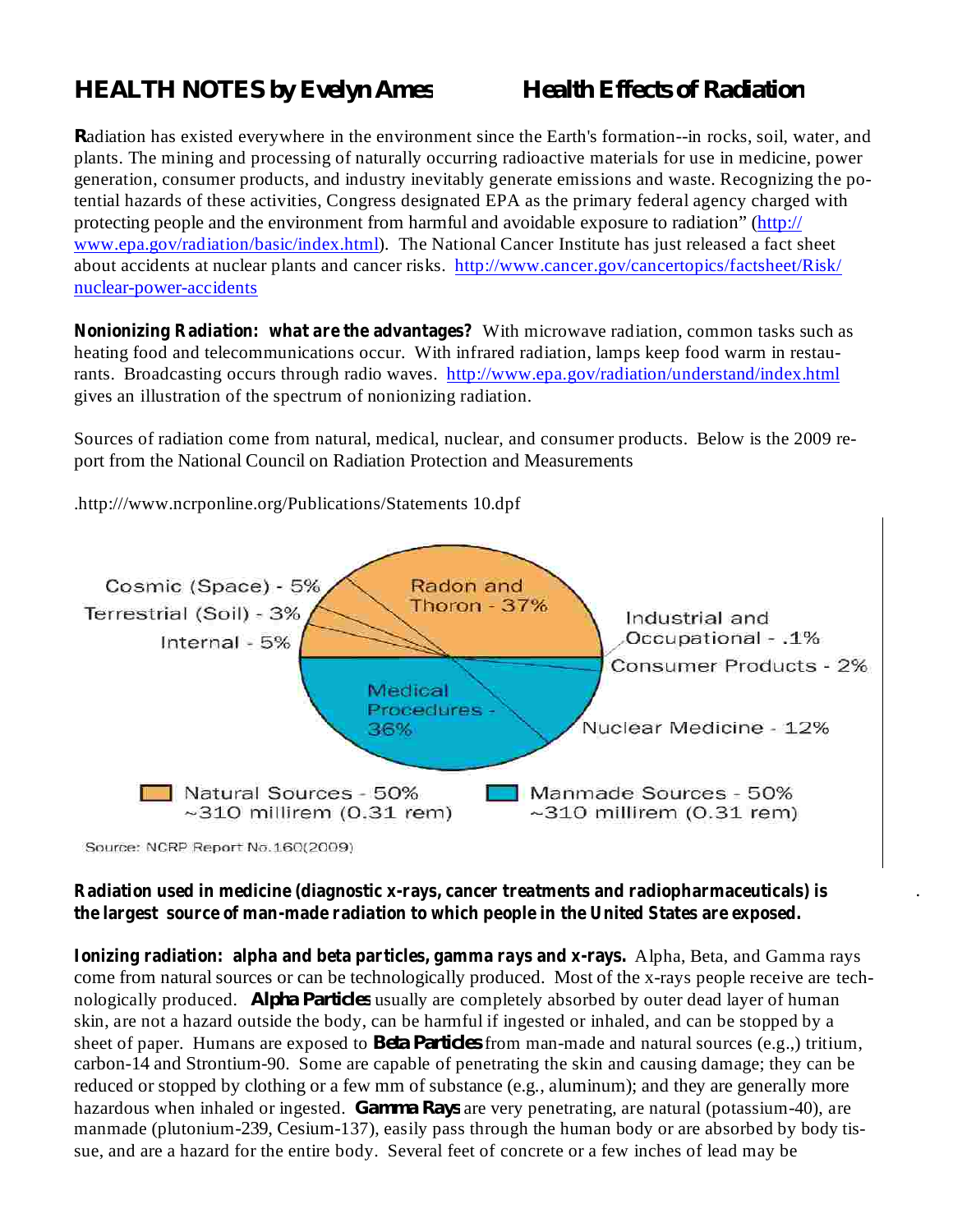required to stop energetic gamma rays. X-Rays essentially have the same properties as Gamma rays but differ in origin; are generally lower in energy, therefore less penetrating than Gamma rays; and a few mm of lead can stop penetration of medical x-rays.

How can alpha particles affect people's health? The health effects of alpha particles depend heavily upon how exposure takes place. External exposure (external to the body) is of far less concern than internal exposure, because alpha particles lack the energy to penetrate the outer dead layer of skin. However, if alpha emitters have been inhaled, ingested (swallowed), or absorbed into the blood stream, sensitive living tissue can be exposed to alpha radiation. The resulting biological damage increases the risk of cancer; in particular, alpha radiation is known to cause lung cancer in humans when alpha emitters are inhaled. The greatest exposure to alpha radiation for average citizens comes from the inhalation of radon and its decay products, several of which also emit potent alpha radiation.

How can beta particles affect people's health? Acute exposure is said to be uncommon. Chronic exposure occurs when low-level exposures occur over a long period of time (e.g., 5 to 30 years). Iodine-131 concentrates in the thyroid gland, increasing the risk of thyroid cancer. Strontium-90 accumulates in bone and teeth, causing damage to teeth and increasing the risk of bone cancer.

How can gamma particles affect people's health? "Because of the gamma ray's penetrating power and ability to travel great distances, it is considered the primary hazard to the general population during most radiological emergencies." "Radiation Sickness" is a term used when exposure occurs in the public arena. "Both direct (external) and internal exposure to gamma rays or X-rays are of concern. Gamma rays can travel much farther than alpha or beta particles and have enough energy to pass entirely through the body, potentially exposing all organs." "X-ray exposure of the public is almost always in the controlled environment of dental and medical procedures" (U.S. Environmental Protection Agency).

Results of exposure to radiation affect people by depositing energy in body tissue, which can cause cell damage or cell death. The DNA (genetic material) is damaged. This can cause harmful genetic mutations that can be passed on to future generations. Exposure to large amounts can cause sickness in a few hours or days and death within 60 days of exposure. When the DNA of cells is damaged, the chance of cancer is increased. The extent of damage depends upon amount of energy absorbed, the time period and dose rate of exposure, and the particular body organ exposed. For example, a minimum time period between exposure and appearance of leukemia (cancer of the white cells) is two years. For solid tumors (e.g., carcinoma of lungs, breast, prostate), the latency period is more than five years.

Additional information for the consumer about alpha, beta and gamma rays can be found at: http:// www.epa.gov/rpdweb00/understand/alpha.html#affecthealth http://www.epa.gov/rpdweb00/understand/beta.html http://www.epa.gov/rpdweb00/understand/gamma.html#affecthealth

Know the symbols for protecting oneself : http://www.epa.gov/rpdweb00/understand/symbols.html United Nations Symbol (adopted in 2007)

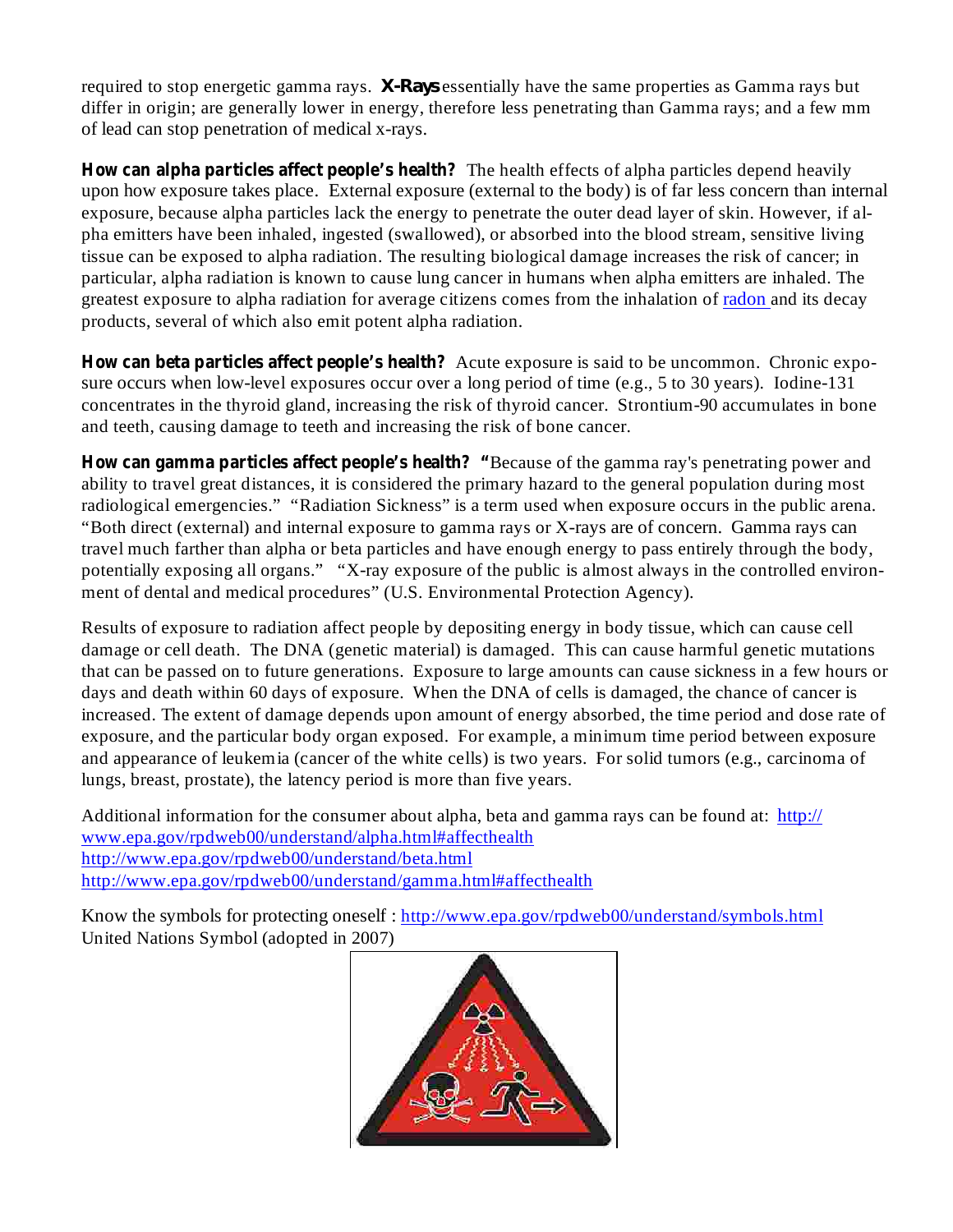### **WWURA INTEREST GROUPS and TRAVEL**

WWURA'S interest groups are open to anyone. If you would like to become part of a group call the contact person. If you have an idea for another interest group call Barb Evans, 650-9724. May's Interest Group meetings are listed below.

BOOK GROUP - Donna Rochon, 647-2301, Meet at Evelyn Mason's, 914 17th St. 2:30 p.m., Tues. May 17th.

This month's book is *The Big Burn* by Timothy Egan

**OPERA GROUP** - Evelyn Ames, 734-3184. The Metropolitan Opera's Live in HD broadcast is shown at the Lincoln Theatre in Mount Vernon at 10:00 am. Call Evelyn if you need a ride or can drive. May 14th, . *Die Walkure*

**BRIDGE GROUP** - Barb Evans, 650-972. The bridge group meeting is April 26 at 1:30 p.m. at Carol Radke's house, 508 Lyla Lane, 733-5876.

**DOWNHILL SKIING** - Charlie Way, 734-0649.

**INFORMAL DINING** - Dinners are ongoing, Members will be contacted with group information. Call Barb Evans, 650-9724 or Jan Berg if you would like to be added to the list.

WRITERS GROUP - Evelyn Wright, 676-0227. The Writers Group will meet Thursday, May 12, from 2 to 4 p.m. at Iris Jones' home, 2602 Likely Court, phone 733-0954; and Thursday, May 26 from 2 to 4 p.m. at Lynne Masland's home, 616 N. Forest, phone 676-9821. Anyone interested in working on a project - fiction non-fiction, memoirs - is invited.

BIKING - Biking will begin this month. The rides are 1 to 2 hours on fairly flat ground. If you are interested, contact Howard Evans, 650-9724 or howard.evans@wwu.edu

### - **The Baltic Bash The Baltic Bash is on! Starting Aug. 19, 2011, returning Sept. 3, 2011.**

This will be a wonderful trip. We start in Vilnius Lithuania where we will see the KGB Museum and the Old Town, which is a UNESCO World Heritage site. While we are in that region we will visit the old medieval Lithuanian capital of Trakai. From there we head to Kaunas and Klaipeda. Klaipeda is a seaport founded by the Teutonic Knights and is Lithuania's oldest town. Riga, Latvia comes next. Again we will walk through the Old Town, visit the German Zeppelin hangars, and visit villages outside Riga. From Riga we head to Tallinn, Estonia. On the way, we will stop at Gauja National Park and have lunch in Cesis, a medieval town. We end with two and half days in St. Petersburg. We spend three nights in most of the hotels, two nights in Riga, so we do not have to repack each day.

**For a detailed itinerary** visit http://www.oattravel.com/blt11

: Call Overseas Adventure Travel at 1-800-955-1925, option #2. The Rochon **To hold a place for this trip** Group service code is G111 246. The deposit is \$350. Also, please call Don Rochon at (360) 647-2301 so he will know who is registered for the trip.

Cost: \$4595 from Seattle which includes air fare. There will also be taxes and tips.

### **Holiday Markets Along the Rhine - December 2 - 14, 2011**

Come along to enjoy the beautiful cities and towns along the Rhine from Amsterdam to Basel, then continue by coach to Lucerne and Zurich. Beautiful sights, holiday markets, great included shore excursions, wonderful onboard entertainment, delicious food and complimentary wine.

All-inclusive 7-night river cruise from \$1979 per person. Land portion \$920 pp. Airfare approximately \$1100. Port charges \$133. Shipboard credit \$150 pp.. Deposit of \$400 to reserve; final payment not due until Sept. 1, 2011.

Contact Kathy Whitmer, 734-7211 or Joyce D. Wilson, 733-4703.

WWURA's Travel Committee is looking for new members. If you are interested in travel and would be willing to share your ideas and possibly plan a trip, we would like you to join us. Please call Barb Evans, 650-9724.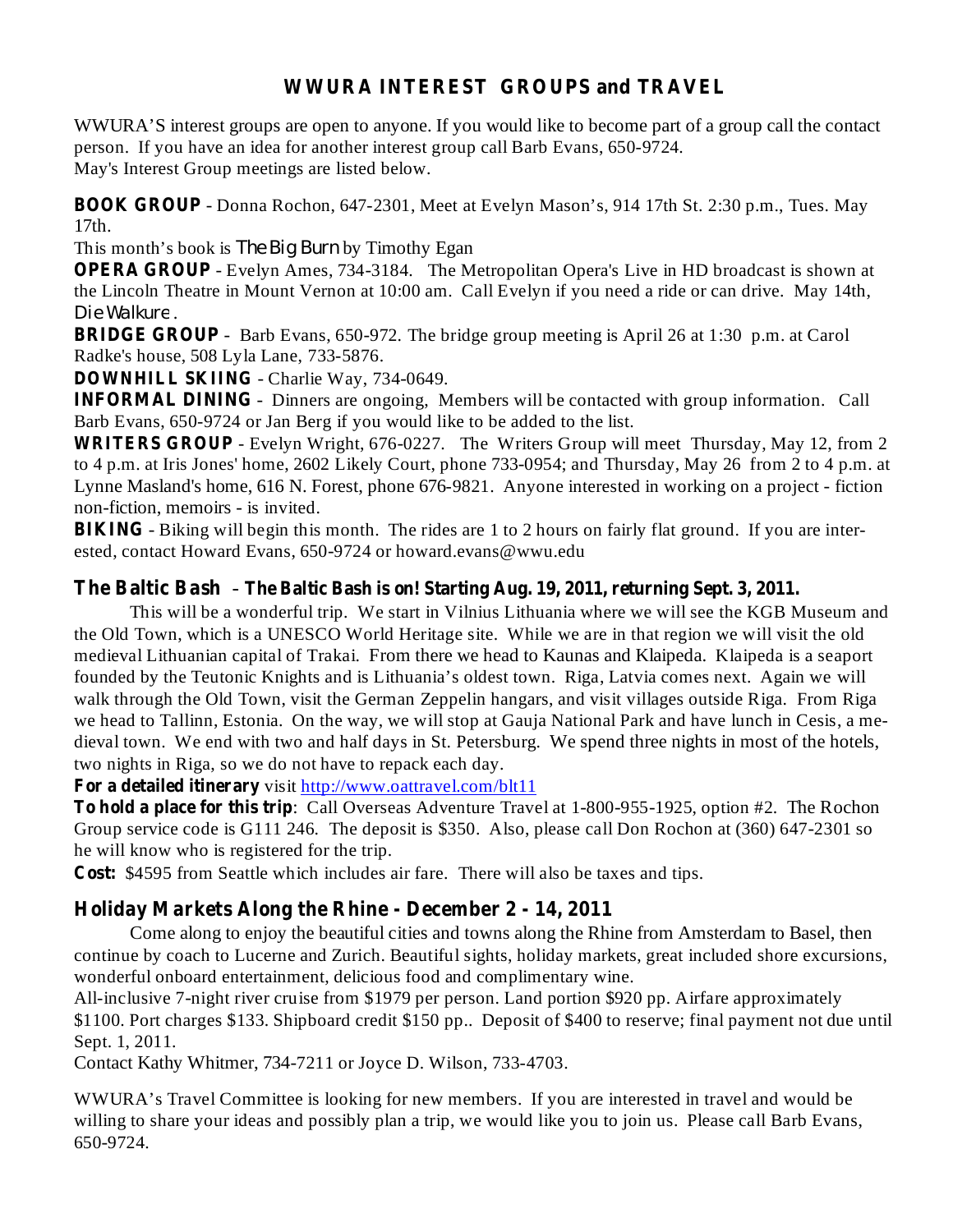### **WWURA Newsletter by Email**

This month we are sending all WWURA members a copy of our newsletter by email, The Board would like everyone to see how easy and convenient it is the receive the newsletter this way. If you prefer to continue to receive it by snail mail, you will continued to receive it that way. If, however, you decide to get it by email, please email Barb Evans at <br/>barbandhoward@comcast.net>. This month's copy will also come to you by U.S. mail, if you usually receive it that way.

# **WWURA Spring Banquet**

# **Wednesday, May 25, 2011**

# **Viking Union Multipurpose Room**

# Wine Reception 5:30, PM

# Recognition and Certificates to New Retirees, 6:00 PM

# Dinner & WWURA Program, 6:30 PM

Please join us to show our appreciation of years of service to Western by faculty and staff who are retiring. The new retirees will be recognized by President Bruce Shepard. This is your opportunity to welcome and know the new retirees and to encourage them to become members of WWURA. This will be a festive banquet with musical entertainment by The Prawns and special guest, world-famous singer, Johnny Barnes. He formerly was first tenor for the Platters and the Ink Spots and is now retired in Bellingham.

Entrées choices are 1) Salmon Whidbey (filet seared with fresh herbs and drizzled with raspberry balsamic reduction) or 2) Beet Risotto (red and golden beet risotto with local mushrooms and micro greens).

Parking is reserved for you in lot 14G

…………………………………………………………………………………………………………………..

**Reservations** Please detach and return by Wednesday, May 16

Name (s) \_\_\_\_\_\_\_\_\_\_\_\_\_\_\_\_\_\_\_\_\_\_\_\_\_\_\_\_\_\_\_\_\_\_\_\_\_\_\_\_\_\_\_\_\_\_\_\_\_\_\_\_\_\_\_\_\_\_\_\_\_\_\_\_\_\_\_\_\_\_\_\_\_

Phone or email address\_\_\_\_\_\_\_\_\_\_\_\_\_\_\_\_\_\_\_\_\_\_\_\_\_\_\_\_

Number of reservations \_\_\_\_\_\_\_\_\_ at \$25 each

Entrée choices \_\_\_\_\_\_ Salmon or \_\_\_\_\_\_ Risotto

Make checks payable to WWURA (amount enclosed\_\_\_\_\_\_\_\_\_\_\_) and **mail before May 16** to

Donna Rochon, 1505 Silver Beach Road, Bellingham 98229. (phone 647-2301 for information.